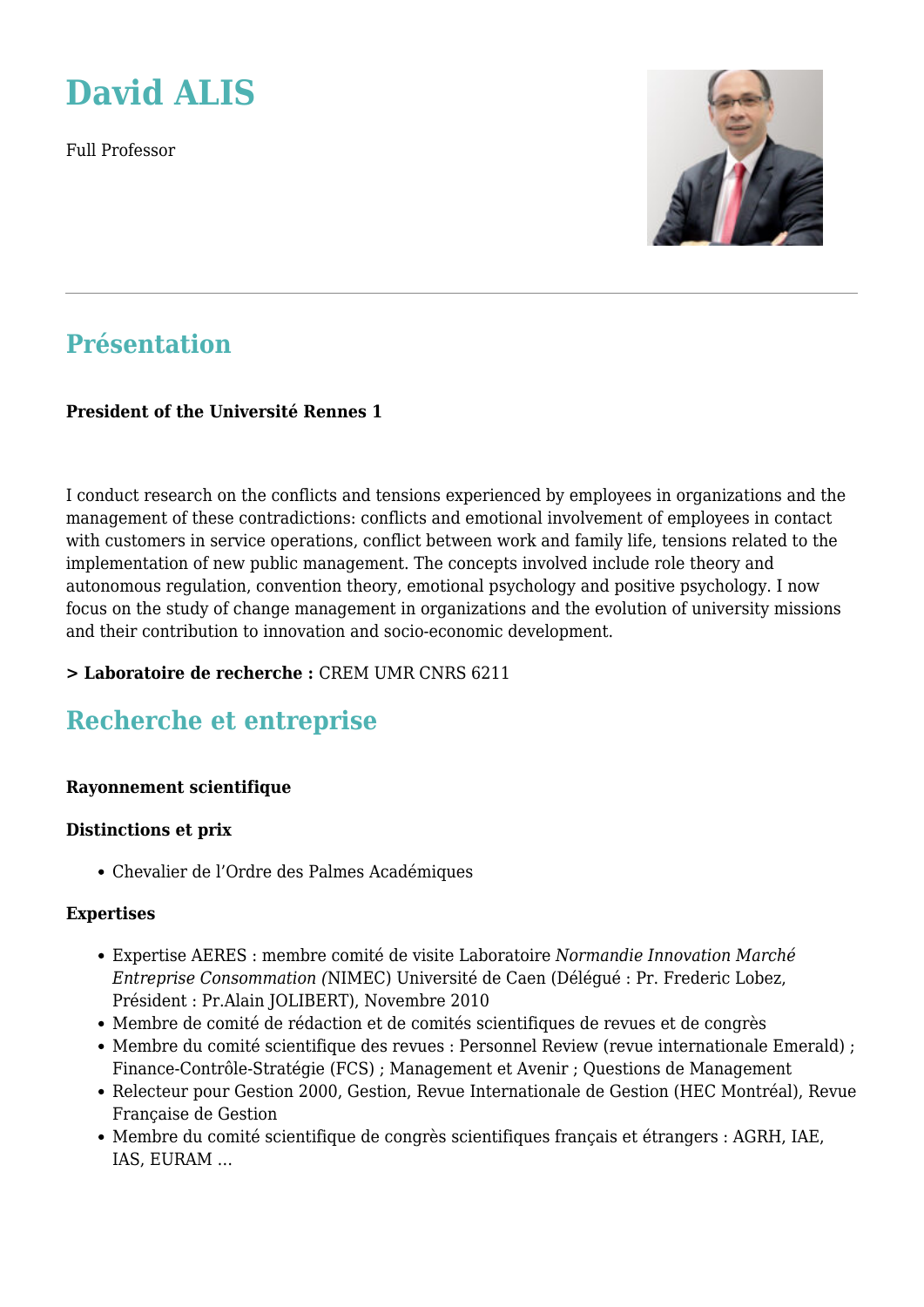#### **Interactions avec l'environnement social, économique et culturel**

- Membre du comité de pilotage du colloque de la Conférence des Présidents d'Universités (CPU), sur « les Ressources Humaines à l'université » (Rennes, 2013), rapporteur de l'atelier « quels dispositifs de soutien et d'accompagnement pour les personnels. »
- Auditeur du Cycle des Hautes Etudes pour le Développement Economique (CHEDE) mis en place par le Ministère de l'Economie et des Finances (Institut de la Gestion Publique et du Développement Economique), 2015, 12ème promotion « Bernard Maris »

*Voir toutes les infos sur le CV en pdf*

# **Thèmes de recherche**

PublicManagement

**Keywords** : human resources management, workplace quality of life, change, public management, innovation, university

# **Activités pédagogiques**

Founder of the Master 2: Major in Human Resources Management, Specialization "International Management and skills development".

## **Administrative activities**

Since 2016 : President of the University of Rennes 1

Management of the university and implementation of the policy decided by the Board of Directors ;

Preparation and conclusion of agreements and contracts;

resident of the Board of Directors, of the Academic Council and its commissions;

Authority over all the University staff, subordinate to the competences of the Institutes and Schools Directors; and with responsibility for the staff assignment.

Law Enforcement Responsibility

Preparation and follow-up of the visit of the HCERES evaluation committee (High Council for Evaluation, Research and Higher Education)

Completion of the University's five-year contract 2017-2021 Member of the University Presidents' Conference (CPU), the Research Commission, the Resources Commission, the Health Commission and the Training and Professional Integration Commission.

Member of the board of directors and the COMUE Université Bretagne Loire (UBL) Council of Members,

Member of the board of directors of Rennes Ecole Normale Supérieure (ENS), Rennes Ecole